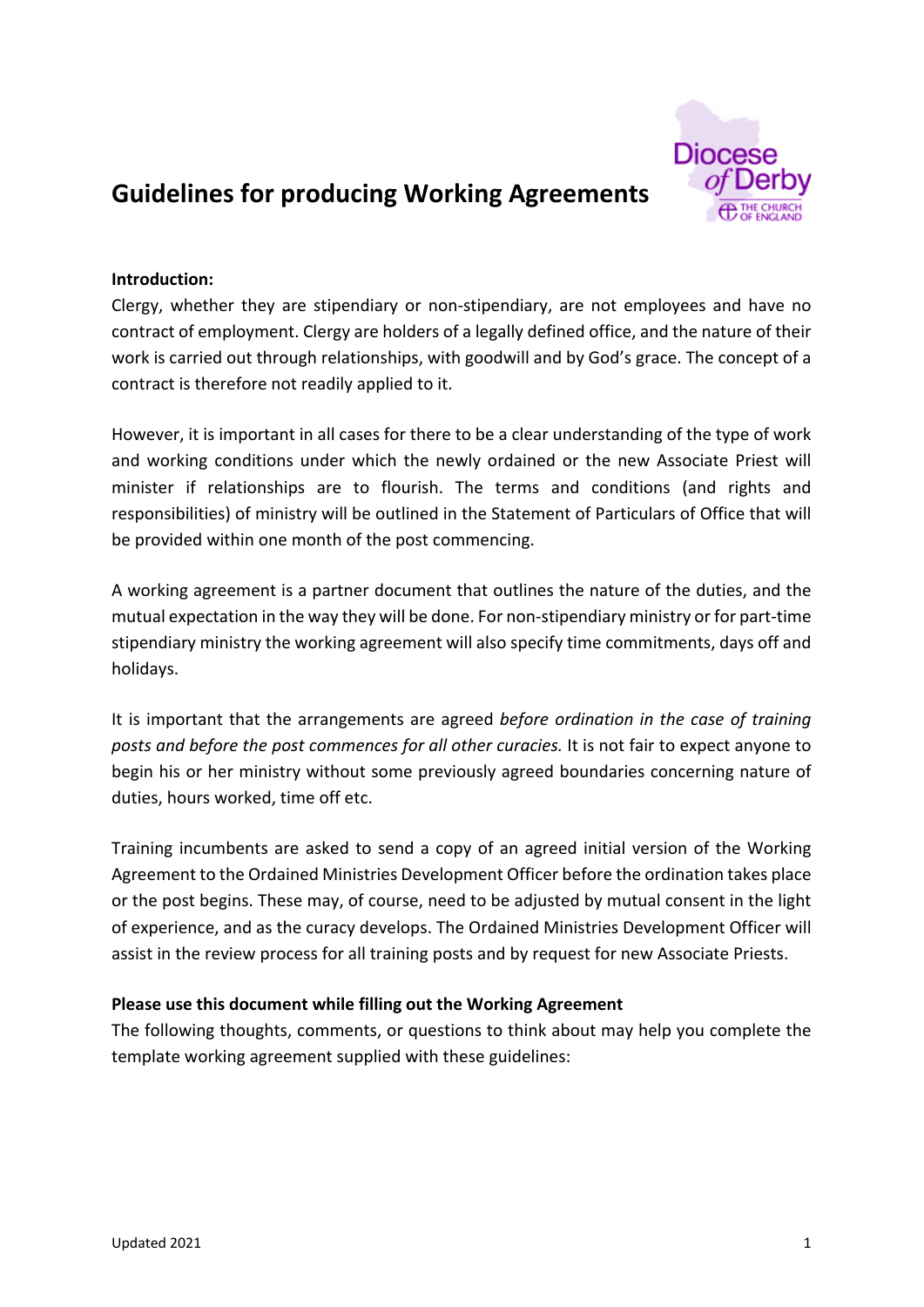# **Section 1: The Person and the Post**

This section is largely self-explanatory. In some highly individual circumstances, it may be necessary to add more detail to the purpose of the working agreement. Please note:

- (a) Year Cohort indicates the year the curate was ordained deacon.
- (b) Please leave the 'Office use only' section blank.

## **Section 2: Mutual Expectations**

The curate and training priest have discussed the purpose of ministry in the parish/benefice/pioneering context and how the priest sees their role in relation to the congregation and community. (Please note that all the boxes are expandable – use whatever space you need).

- (a) Please each say something about your hopes for the curacy. Please each write your own hopes, then compare and discuss them.
- (b) Please each say something about your hopes for the working relationship between you as curate and training priest. Please each write your own hopes, then compare and discuss them.

## **SECTION 3: Personal Prayer Life & Spiritual Accompaniment**

In addition to participating in corporate prayer and worship, the curate should be encouraged to develop a personal prayer life which can be sustained when alone. To this end the acquisition of a spiritual director/soul friend/personal consultant is deemed to be essential, as is regular quiet time and a retreat at least once a year. Encouragement should also be given to enable personal, as distinct from professional, reading to be developed. Please set out what has been agreed in respect of the following:

- (a) A regular pattern of private prayer and daily worship
- (b) Provision of spiritual direction/companionship and time off to receive
- (c) Regular Quiet Days
- (d) Annual Retreat (at least a minimum of 5 days for full-time posts in addition to annual leave allowance)
- (e) Spiritual reading and reflection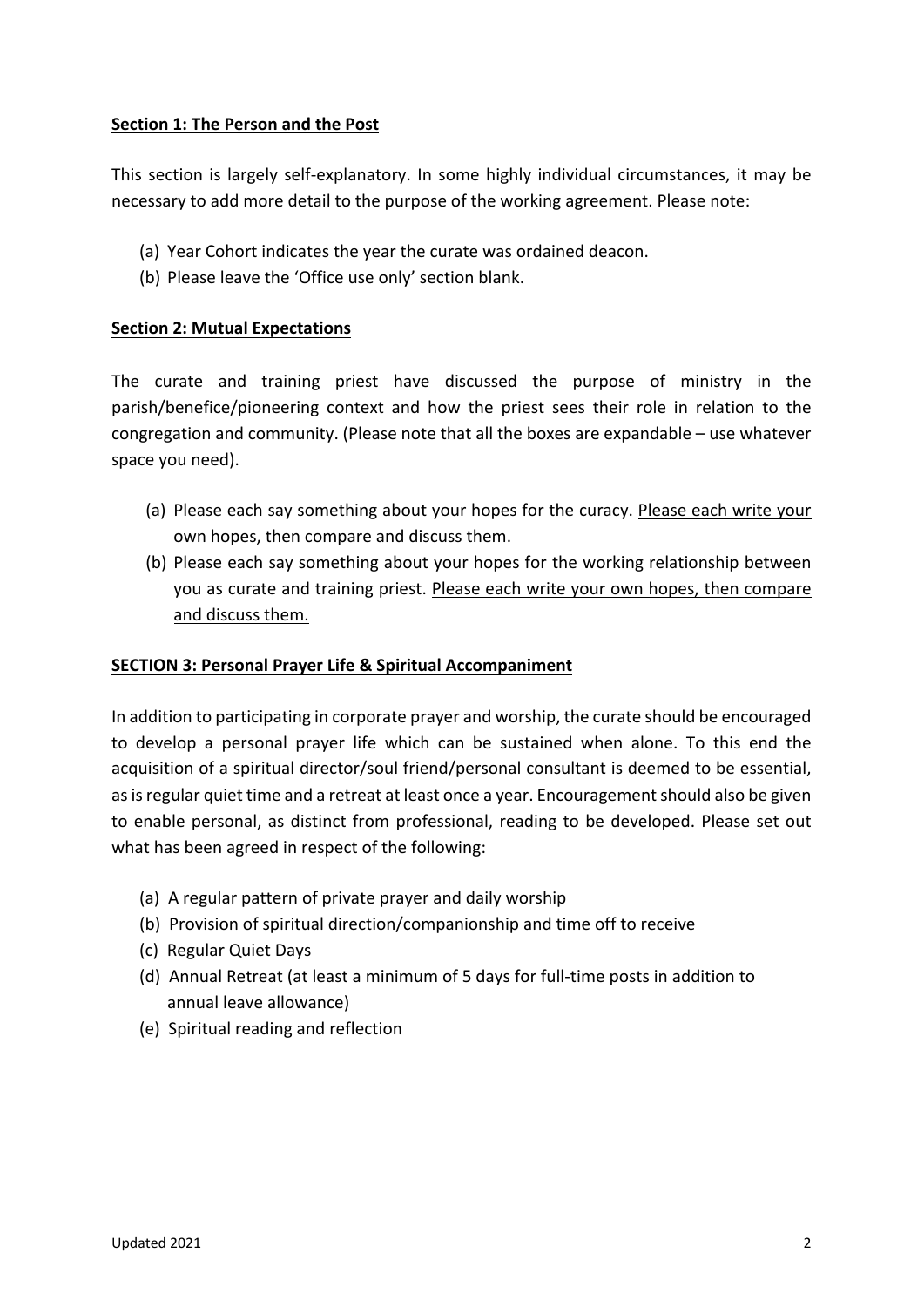# **SECTION 4: Prayer, Worship & Preaching**

For curates in training, there is an expectation that they will be involved in leading worship every Sunday and that they should preach twice per month from the start of their curacy. It is expected that preaching commitments will increase as the curacy progresses.

Use this section to cover duties within the parish/context for the conduct of prayer, worship and preaching. You should describe what the commitment will be and how that commitment might grow or develop over time. Theological differences and any arrangement pertaining to them that is relevant should be included in this section, if applicable. This section may also be used to describe how the training priest and curate might want to pray and worship together.

The following additional thoughts are offered to guide your thinking for curates in training and all other assistant curates (associate priests).

# **(a) Prayer:**

- What expectation is there that assistant and incumbent will share in saying the daily offices?
- Where and when will these take place?
- Does the existing pattern in the parish need to be rethought in the light of a new assistant's domestic responsibilities, or (in the case of some clergy in nonstipendiary appointments) secular employment or residence outside the parish?
- Are there other times/ways that colleagues in ministry will pray together?

# **(b) Worship:**

- What will be the arrangements for leading worship?
- How will responsibility for design of the services through the preparation of Orders of Service and inclusion of other components be shared and/or developed?
- Attendance when not leading or preaching?

## **(c) Preaching:**

- How often will a curate be expected to preach in normal church services?
- How will feedback be given?
- Are there any other forums where a curate will preach on a regular basis?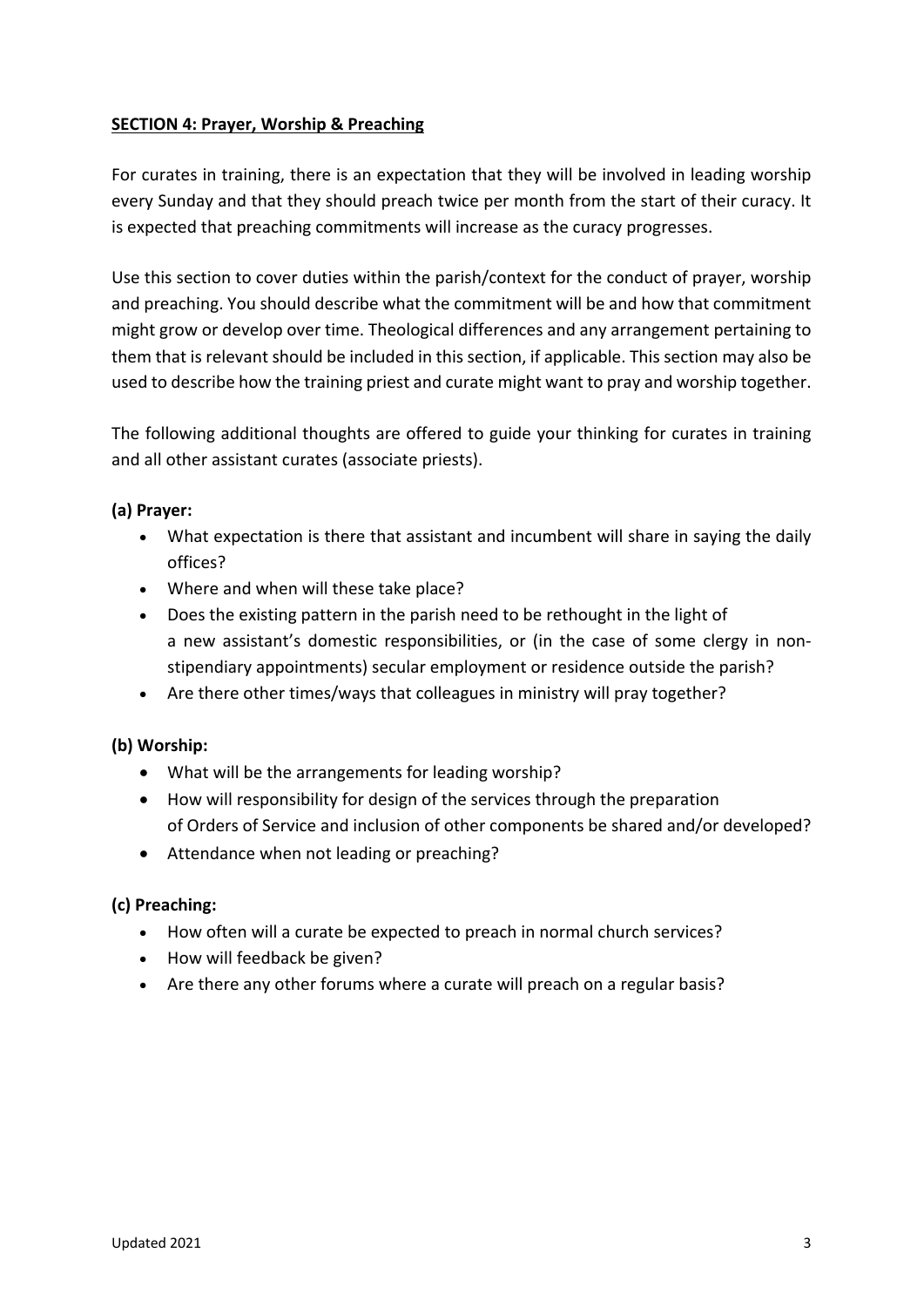# **SECTION 5: Description of Other Duties within the Parish / Pioneering Context**

It will be helpful to have an initial statement of the expectation of an assistant's involvement in parish duties. Use this section to cover other duties such as messy church, pastoral visits, building relationships with schools and any other community bodies within the parish.

The following may guide your thinking but is by no means exhaustive:

- (a) Visiting and pastoral care (within parish, at hospital, etc.)
- (b) Occasional offices / Life Events
	- How soon can a curate expect to baptise and /or to officiate at a funeral for the first time?
	- What preparation will be given for these 'firsts'?
	- (Note that curates should not solemnise marriages in their first year).
- (c) Involvement with parish groups
	- (Such as Messy Church, youth groups, house groups, cell groups, etc.)
- (d) Involvement with schools and community organisations
- (e) Attendance at PCC and committee meetings
- (f) Involvement in Mission Action Plans / other plans for church growth

# **SECTION 6: Ministry Opportunities Outside the Parish / Context (if any)**

Use this section to describe any work outside the parish, for example any Deanery or Diocesan committees, membership, or participation in other forums. If the agreement relates to a Minister in Secular Employment (MSE) then agreed, additional, non-parochial ministry may also be mentioned here if required. If there is a plan to do further academic studies during curacy, please consult the training priest and Ordained Ministries Development Officer before doing so (and please note that we discourage someone from starting a further degree in the first year of curacy).

Are there important training or development opportunities that can only be found outside the parish (including the possibility of some voluntary work in the community, such as with Relate, Citizens Advice Bureau, Christians Against Poverty, those living with HIV/Aids, Street Pastors, etc.?

Are there areas of diocesan or national church life where a curate (stipendiary and/or selfsupporting) has existing commitments, skills, or links, or should they be encouraged to form new ones?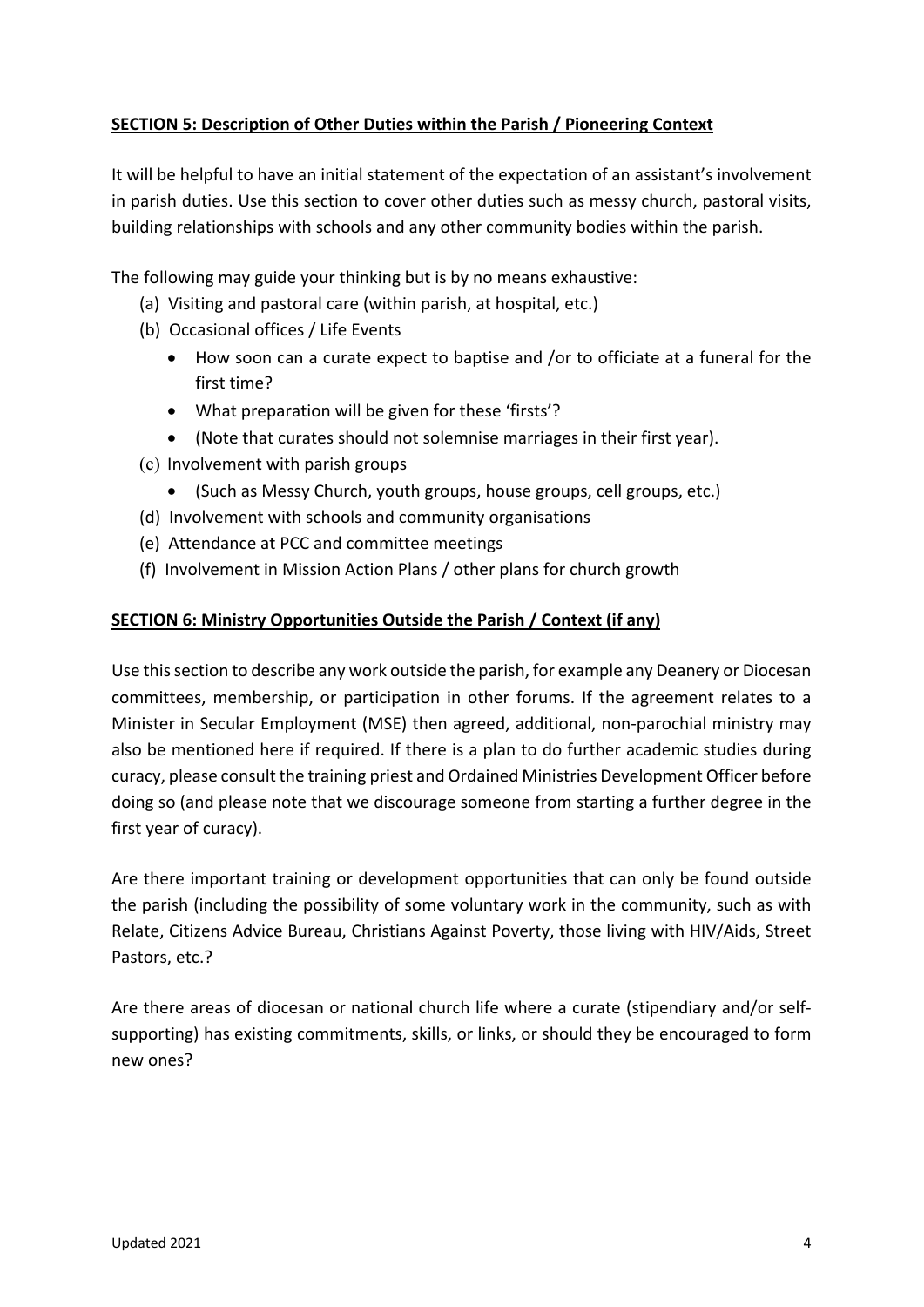# **SECTION 7: Time Worked / Time Commitment**

Use this section to outline time offered for ministry. If stipendiary the commitment will be outlined in the Common Tenure Statement of Particulars document, and you may use this section to expand on any salient points.

If a self-supporting minister, the Statement of Particulars will refer to this working agreement. The purpose of agreeing a commitment is to ensure that the same care is given to the wellbeing of self-supporting ministers as stipendiary and is not meant to inhibit flexibility.

Please note there can be no hard-and-fast rule about this for clergy as the work done is selfdirected and flexibility is often required to secure lay involvement.

Some curates may have major domestic responsibilities for partners, children, or parents; others may live on their own, but need time to look after themselves. Additionally, those ministers who are in secular employment or self-employed will also face particular challenges as they balance the need to earn a living with the commitment they offer to God in his Church. Circumstances do vary enormously.

Further, it is not simply a case of balancing 'work' against 'leisure', but of balancing those activities which replenish energy against those that drain energy. Given that most clergy tend to overwork, it is important to agree a realistic working pattern, and to try to stick to it.

Here are three formulae that can be helpful to guide thinking in this area:

- In any one day in which morning, afternoon, and evening are all worked, there should be a substantial block of time (two or three hours) taken off during the day. Very few people can work more than eight hours in a day without a considerable falling off of effectiveness, unless they take a substantial break.
- Perhaps divide the day into three segments and have a principle that at least one segment a day should be work-free.
- Perhaps start with a basic working week of forty hours and add to it as many hours as you would be happy for a lay person with a full-time secular job to give voluntarily to the parish. That should give a usual ceiling of forty-eight hours.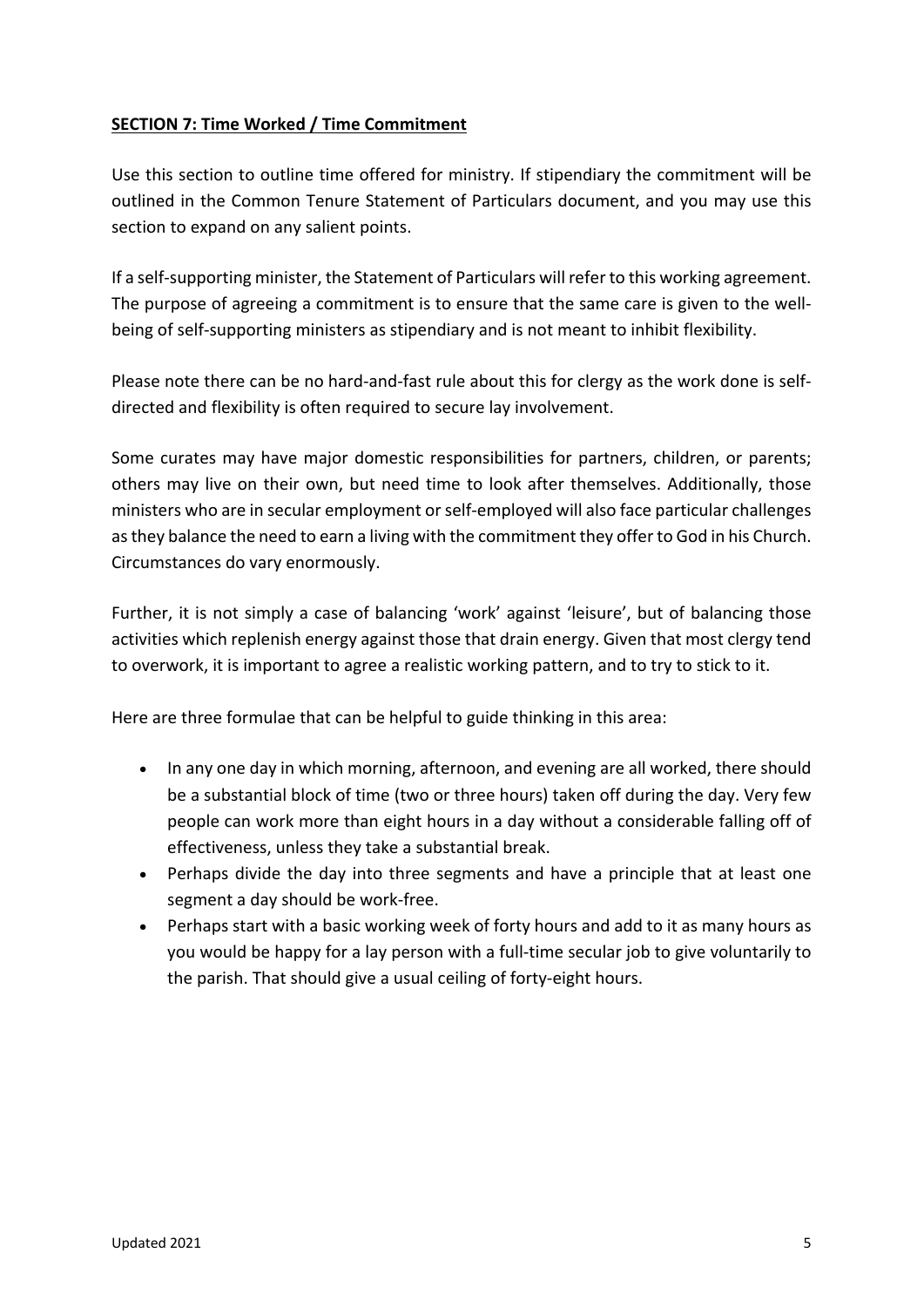A definition of a "working" day is also difficult to quantify but, generally speaking, it would not start before Morning Prayer and would end ideally no later than 10.30pm.

For clergy in self-supporting appointments where part-time ministry is offered the agreement **must** specify an agreed number of hours and what days in which a curate **is usually** available. Paid employment and parochial duties could easily overwhelm individuals and we must ensure that we have due regard for their well-being.

# **SECTION 8: Days Off / Holidays**

Please use this section to identify usual day off and any agreement about when the allocated number of holidays will be taken for stipendiary posts. For self-supporting posts, enter into a commitment of holidays and time off that is pro-rata. For example, if there is a commitment to work 2 days out of 6, a curate should be encouraged to take 36/6\*2= 12 days and 2 Sundays away. This does not need to be exact, but it is included so that the health and well-being of self-supporting ministers is covered. It may also be helpful to include how holiday is booked/communicated.

Common Tenure gives full-time stipendiary clergy who hold office under that tenure the right to an uninterrupted rest period of 24 hours in every seven-day period. In this Diocese, clergy are encouraged to have an uninterrupted rest period of 48 hours or to take a Quiet Day once per month.

Clergy should have 36 days holiday a year including up to 6 Sundays, plus certain secular bank holidays. The Statement of Particulars lists the holidays that may and may not be taken and further detail is available in the clergy handbook (common tenure) at: www.derby.anglican.org/resources/clergysupport/clergyhandbook

Clearly self-supporting posts **will have individual arrangements agreed to suit their circumstances and this is absolutely fine.** This Diocese believes that is important that the principles of an uninterrupted rest break and sufficient holiday form a starting point for agreeing "time-off' and holiday arrangements for SSM's so that expectations and limitations are clear from the outset.

If there are notice requirements for holiday so that rotas may be prepared accurately and efficiently, they should be agreed here.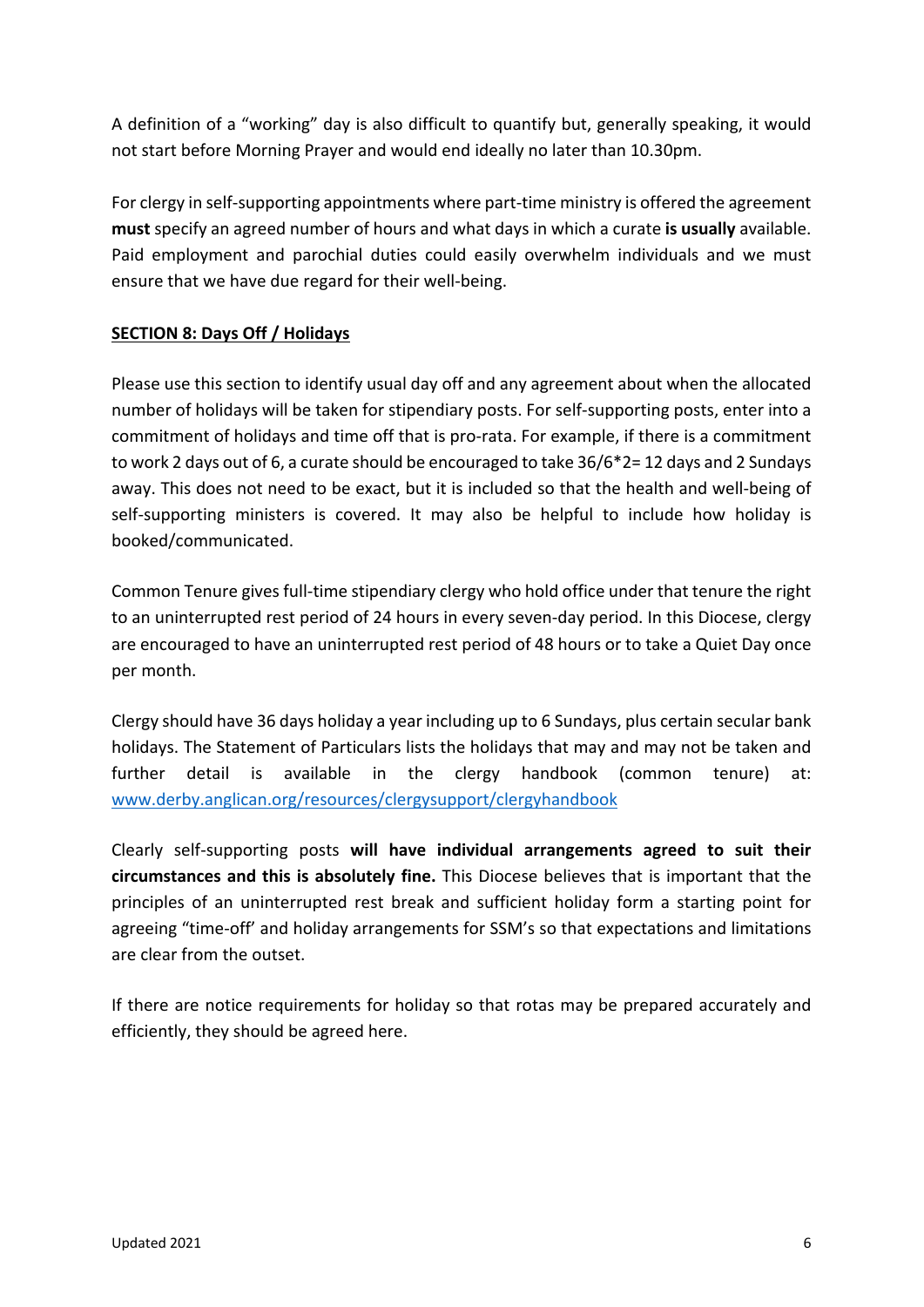# **SECTION 9: Staff Meeting / Chapter Meeting, etc**

Use this section to state when/what meetings will take place and what attendance is expected. It is possible to cover other relevant meetings in this section if appropriate.

- When and where does a regular staff meeting take place for planning and making decisions about the regular run of parish business?
- What level of attendance is expected at Deanery Synod, Chapter, or other regular meetings?
- Do you have links with any Ecumenical organisations that you need to ensure the curate is included in?

## **SECTION 10: Expenses**

Common Tenure gives all clergy the right to claim reasonable expenses for their duties. In this section to cover what the arrangements will be for the payment of expenses and when/how claims must be submitted. For example, most parishes cover broadband and/or telephone. Some parishes give additional allowances such as a book allowance. Please add any such arrangements in this section. Travel costs are always covered by the parish and are currently 45 pence per mile. Please identify how often expenses will be reimbursed and be clear that invoices / receipts are required in support.

## **SECTION 11: Office Arrangements and Administration**

Please use this section to say what arrangements will apply to the use of parish facilities and / or personnel, and to agree what space (home or office) will be used for pastoral visits / other meetings. Use this space to agree on things like keeping each other informed of whereabouts, diary management, punctuality, etc.

(a) **Office Arrangements:** A curate should have the use of a working base where there is a desk, which is adequately heated, which has facilities for making hot drinks, where there is access to a toilet, where belongings can be left securely, and preferably where pastoral interviews can take place. If the curate's house is in the parish, they may be content to use it in this way. Please note that not all curates have a house that fits clergy housing guidelines and therefore it may not be appropriate (or safe) to hold pastoral meetings at their homes. If the curate is not able to use their house in this way, or does not wish to, or lives outside the parish, then the parish should provide a working base.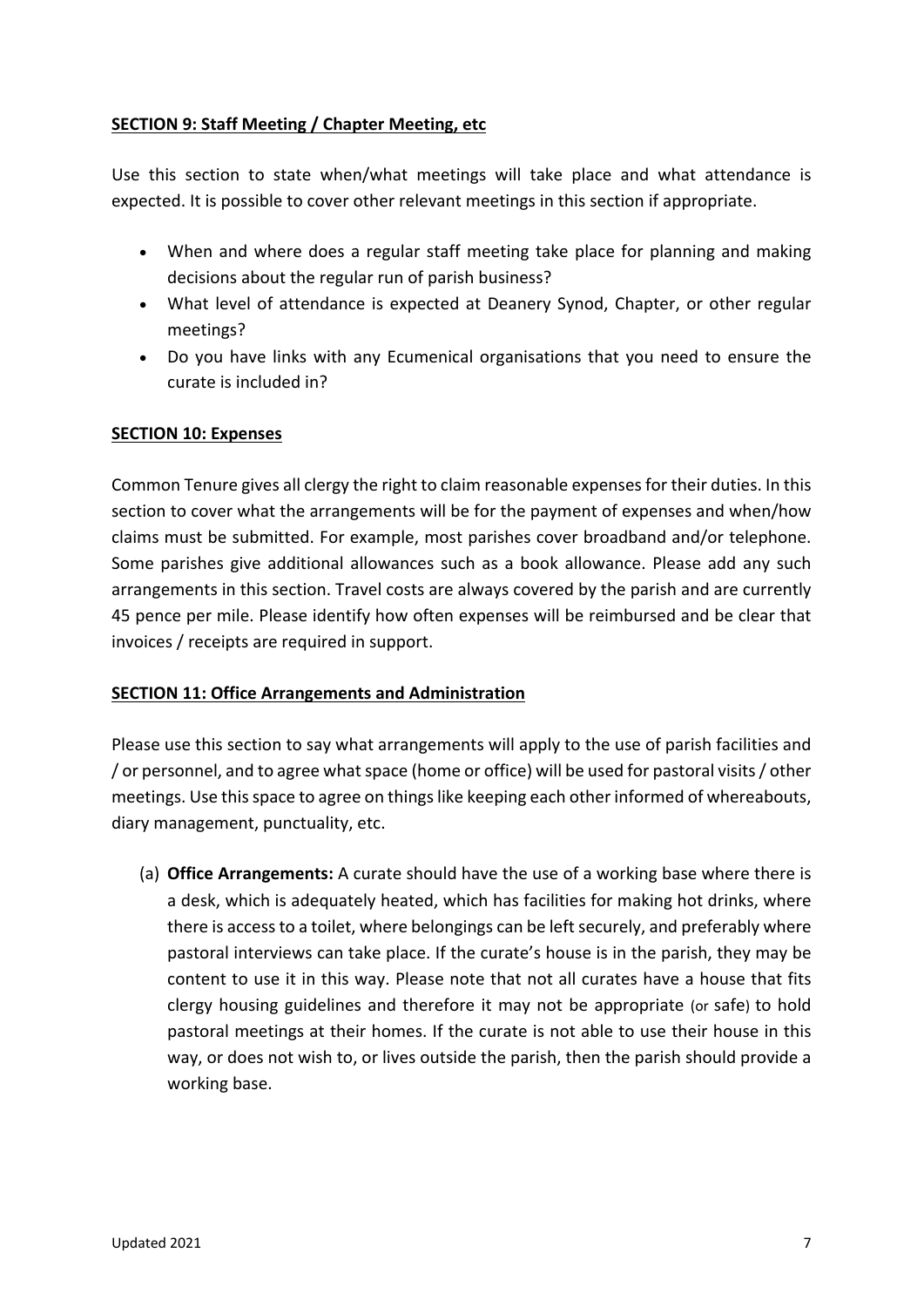(b) **Administration**: Consider expectations here about punctuality, diary management and keeping each other informed about whereabouts. If there is a parish office and any clerical support, please identify how it may be used.

# **SECTION 12: CMD / IME2 Arrangements**

Please use this section to affirm the importance of training and agree anything that needs to be considered to make sure attendance at the training is possible.

Common Tenure gives clergy the right to participate in CMD and the responsibility to attend. Provision should be made in the Working Agreement for the fulfilment of any CMD requirements, including time off in lieu if attendance at the training clashes with a usual day off or other holiday.

For curates in training, attendance at IME2 is compulsory and takes precedence over parish commitments and other diocesan commitments, unless specifically agreed with the Ordained Ministries Development Officer.

## **SECTION 13: Supervision**

What regular occasions will there be for the training incumbent and curate to reflect on the assistant's experiences in the parish?

Use this section to agree how and when training incumbent and curate will meet to reflect on the curate's learning experiences in the parish. Minimum theological reflection once a month but encourage at least twice a month (especially in deacon year). Please refer to the Curate Handbook for more detailed information.

If anyone else needs to be part of that process, agree it here.

# **SECTION 14: Confidentiality**

Please use this section to agree what expectations you have regarding confidentiality and sharing information - especially in relation (but not necessarily exclusively for) pastoral matters.